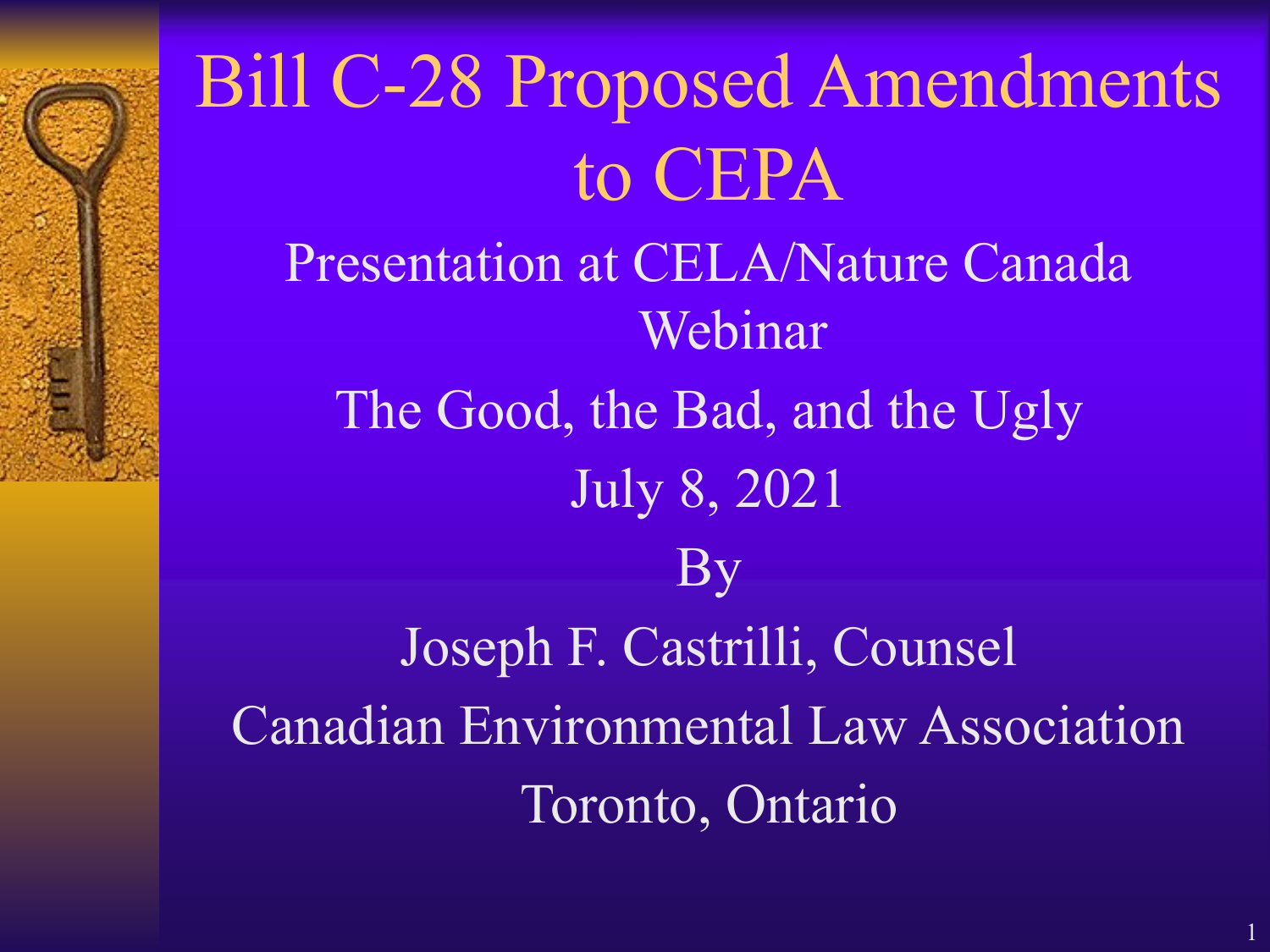### Introduction

- ♦ Canada needs robust law to address domestic and international expansion in chemical use
- ◆ 2019 UNEP report doubling of global chemicals market between 2017 and 2030 will increase global chemical release, exposure, concentrations unless sound management of chemicals achieved
- ♦ Burden of disease from chemicals high, vulnerable populations particularly at risk
- ♦ "Business as usual…not an option"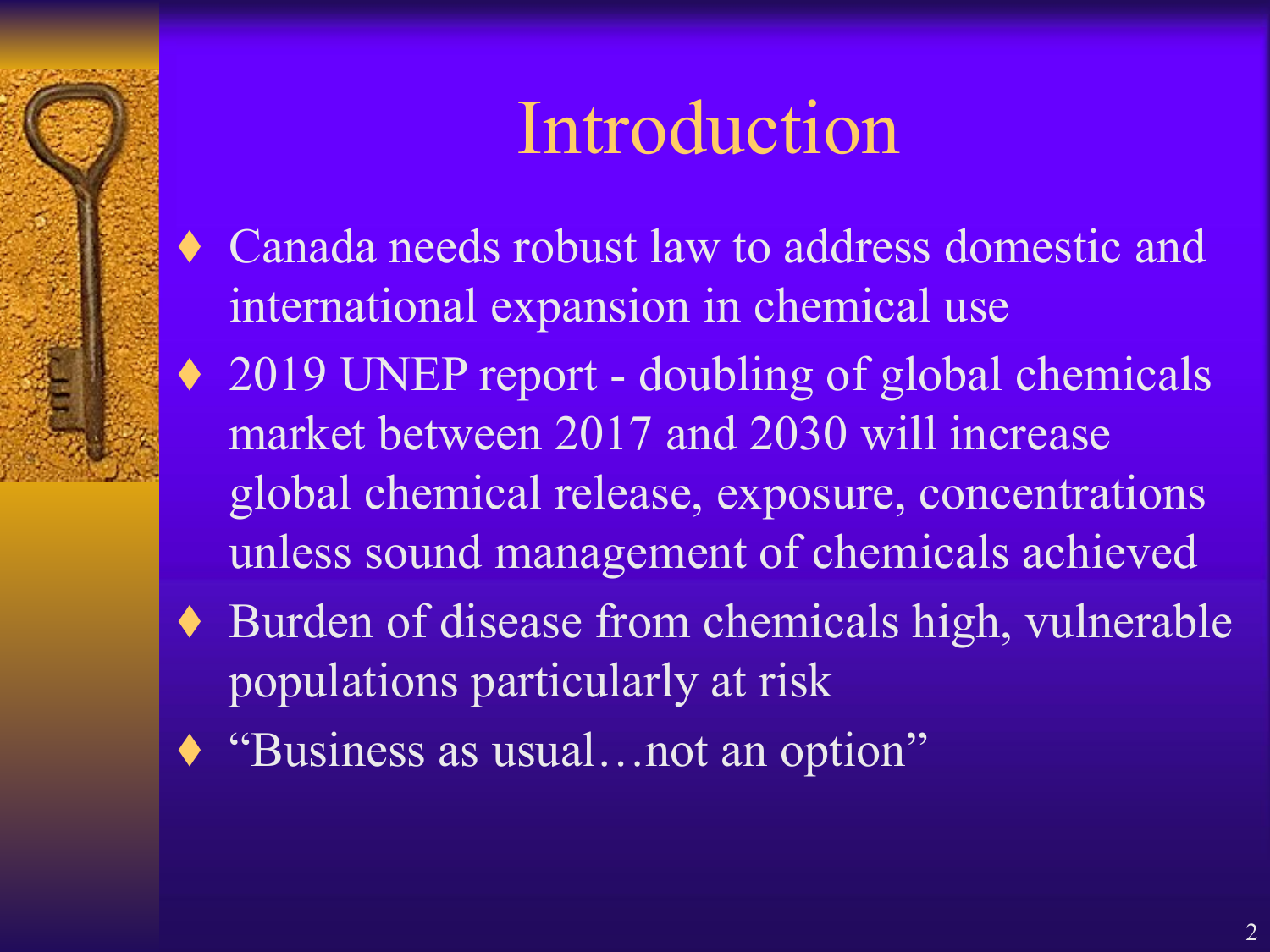#### Bill C-28: Leading Edge or Business as Usual? ♦ Within global chemicals context there were great expectations for long-awaited amendments to transition CEPA to more robust regime

♦ Unmet needs have been accumulating for 2 decades since CEPA last amended; 5 years since Standing Committee hearings reviewed/reported on CEPA reform needs ♦ Does Bill C-28, tabled April 2021, deliver?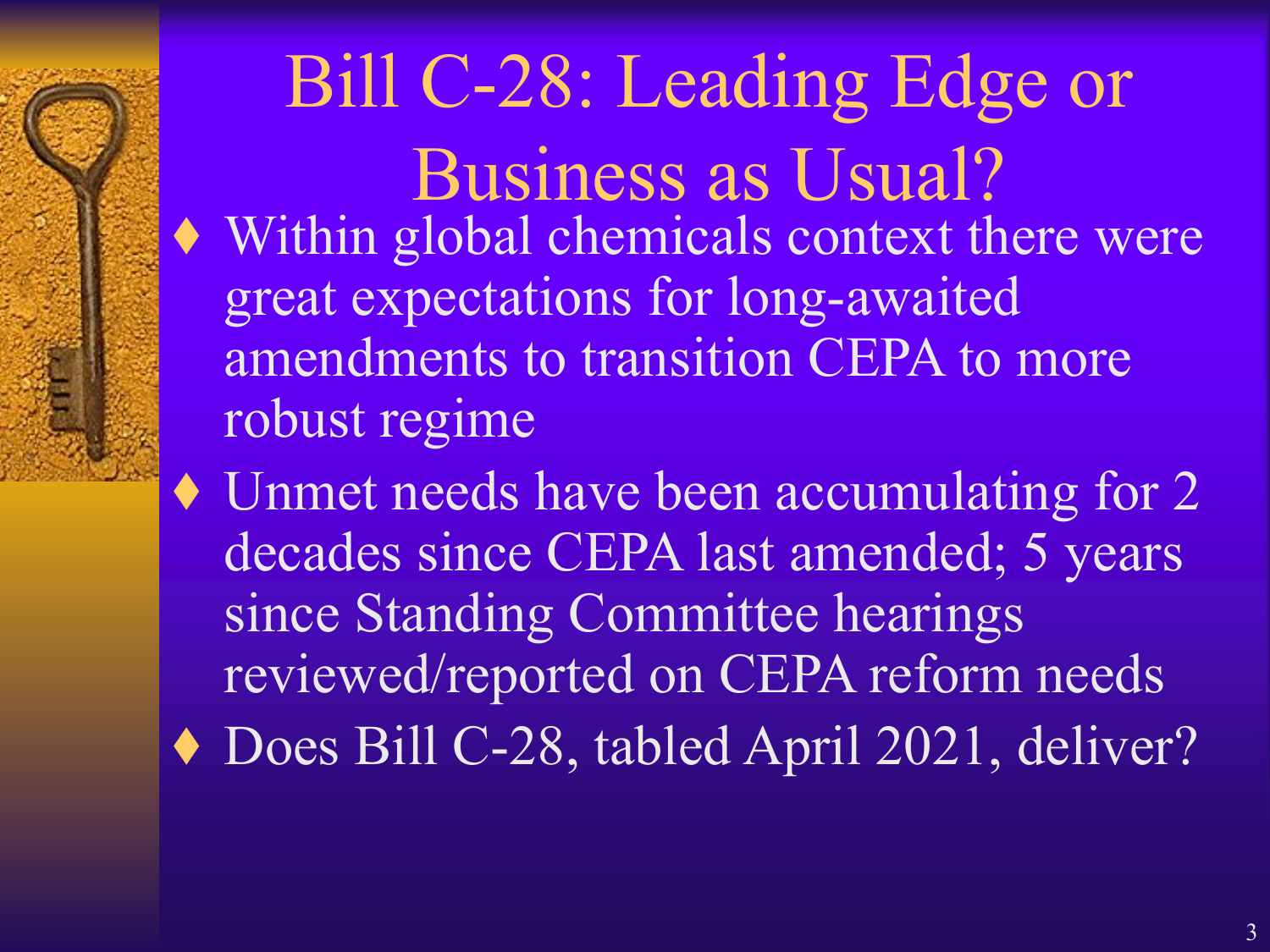# Environmental Community View of Unmet Needs in CEPA

- ♦ Control endocrine disrupting substances
- ♦ Protect vulnerable populations from toxic substances
- ♦ Substitute safer alternatives to toxic substances
- ♦ Establish enforceable national ambient air quality standards
- ♦ Recognize right to healthy environment and authorize civil enforcement of the Act by the public in the courts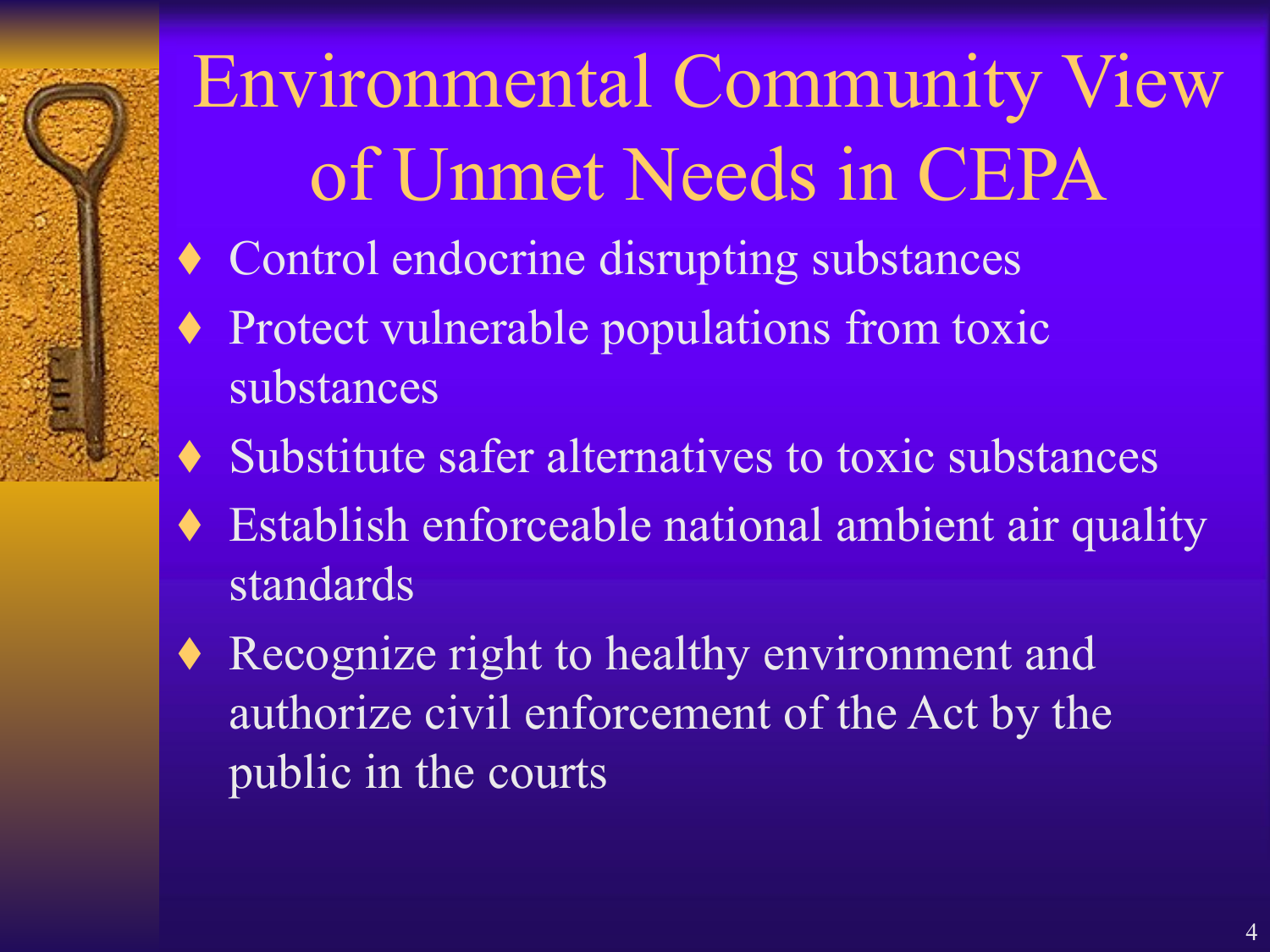## Bill C-28 Emphasis

- ♦ Focus on highest risk toxic substances but eliminates Act's virtual elimination regime which government viewed as duplicative and unworkable
- ♦ Limited Recognition of Right to a Healthy Environment
- ♦ Considers vulnerable populations and cumulative effects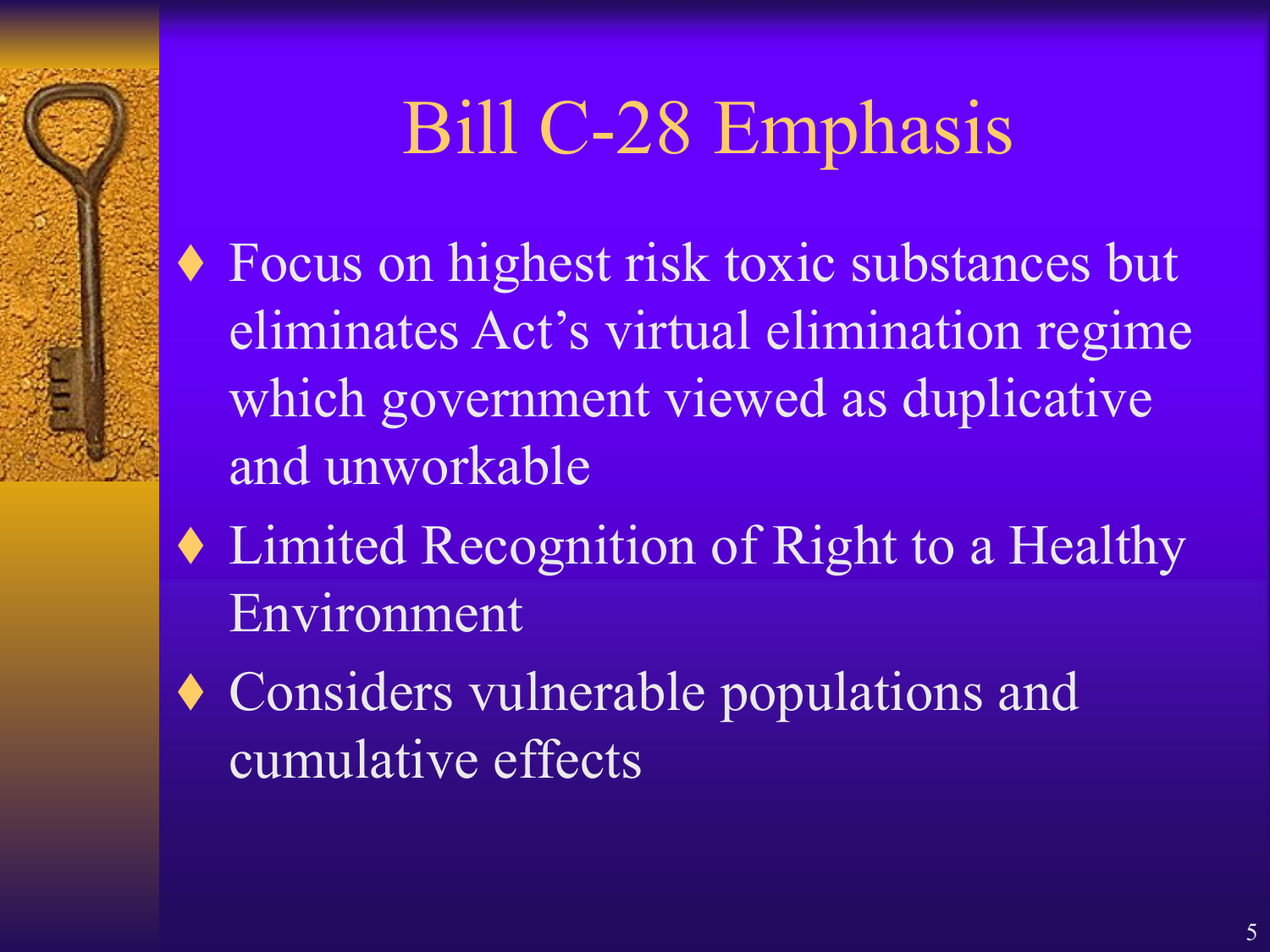Short History of CEPA Authority to Control Toxic Substances ♦ SCC upheld CEPA as valid federal law for control of toxic substances under criminal law power (CLP) of Constitution (*Hydro Quebec*)

♦ Act did not purport to control universe of substances (23,000+) which could result in impinging on provincial powers, but only controls bad actors meeting s. 64 test for what is "toxic" (currently 150 placed in Schedule 1 List of Toxic Substances)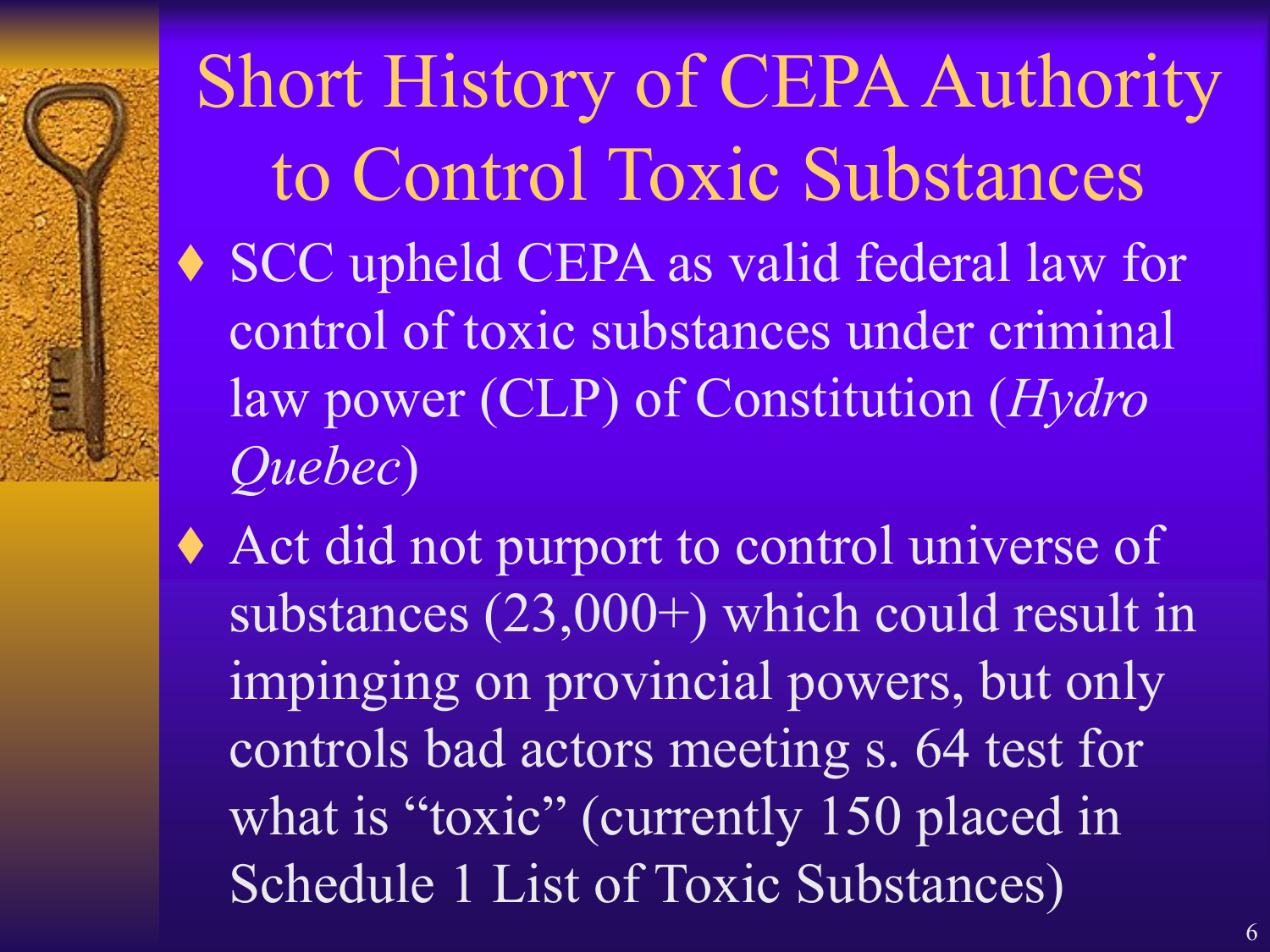#### Short History (continued)

♦ S.64 (if substance creates long-term harmful effect on environment; is a danger to environment on which life depends; or a danger to human life or health  $=$ "CEPA-toxic"); To be upheld under CLP federal law must have valid criminal law purpose directed at "evil" or "injurious effect upon the public" – Sch. 1 toxic substances are the "evil" which, if used contrary to the regulations, CEPA prohibits  $\&$  penalizes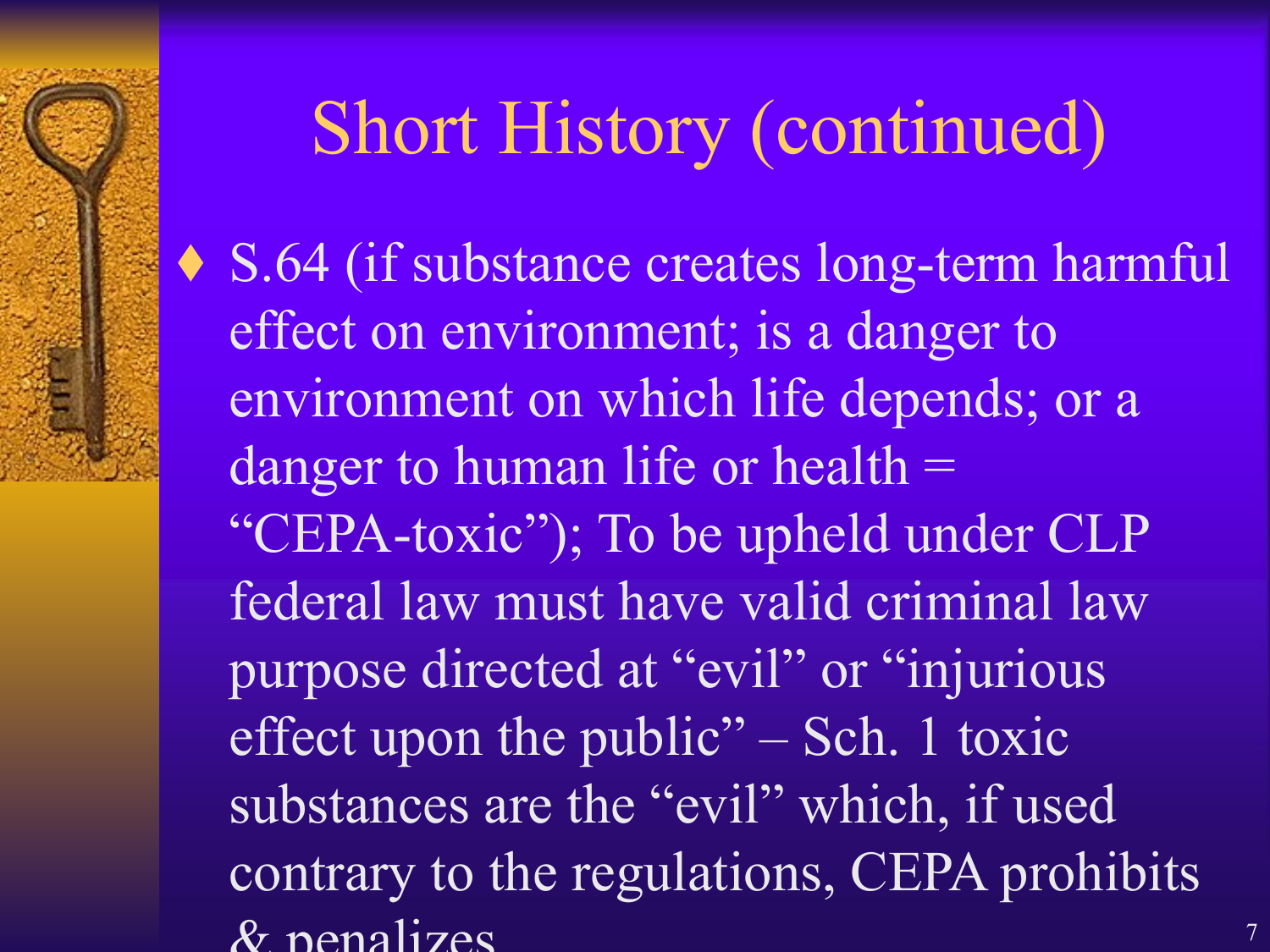## Short History (cont.)

♦ SCC relies on *Hydro Quebec* to underscore need for any federal law relying on CLP to have valid criminal law purpose; i.e., address "evil" if want to be constitutionally valid; *Assisted Human Reproduction* (2010); *Genetic Non-Discrimination* (2020) – *HQ*  authority for view that toxic substance threats of harm to environment or health are evils that Parliament can target using CLP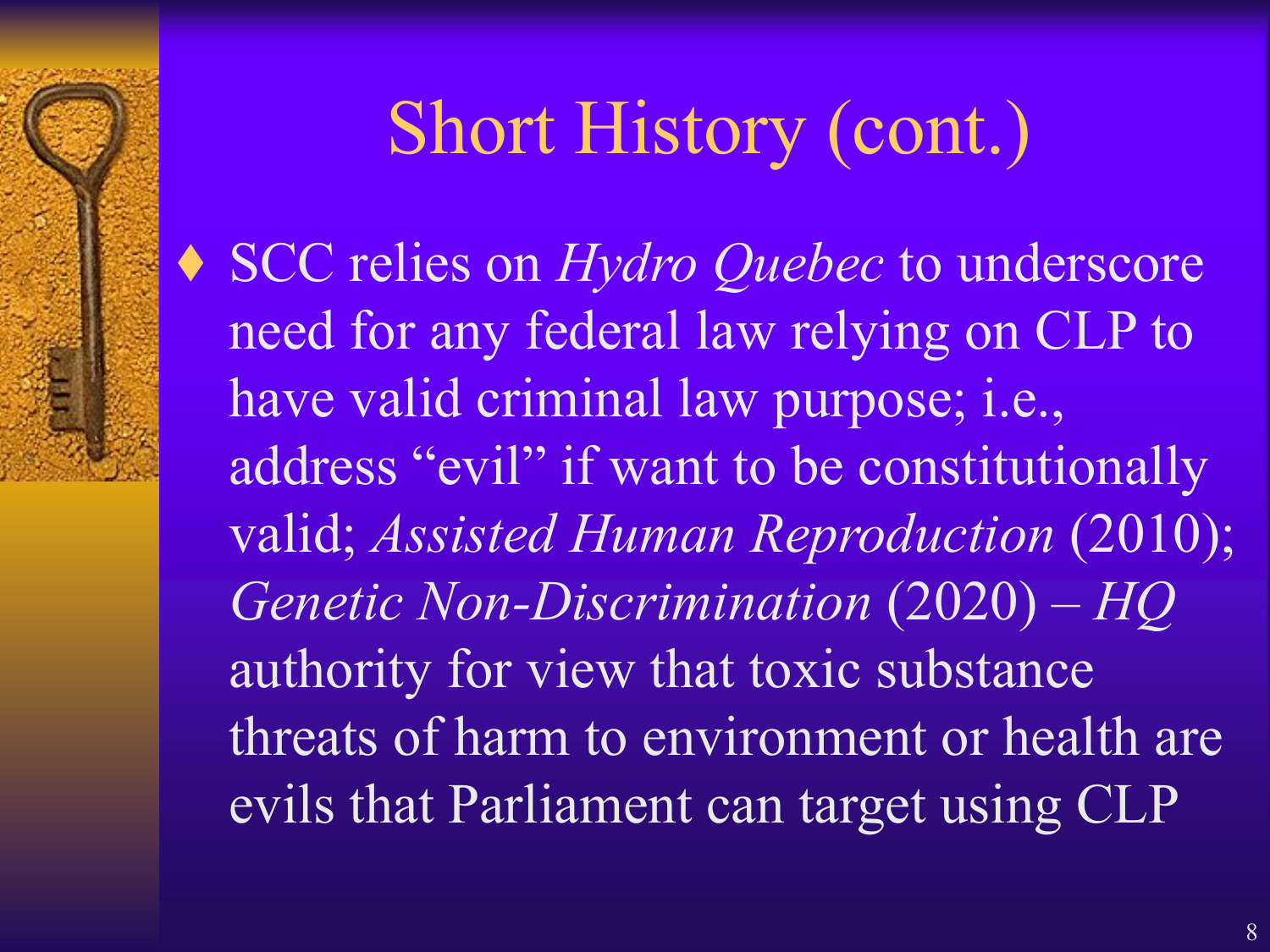### Lessons from Short History

♦ Any material deviation from toxic substance focus of CEPA could create problems for Act's constitutionality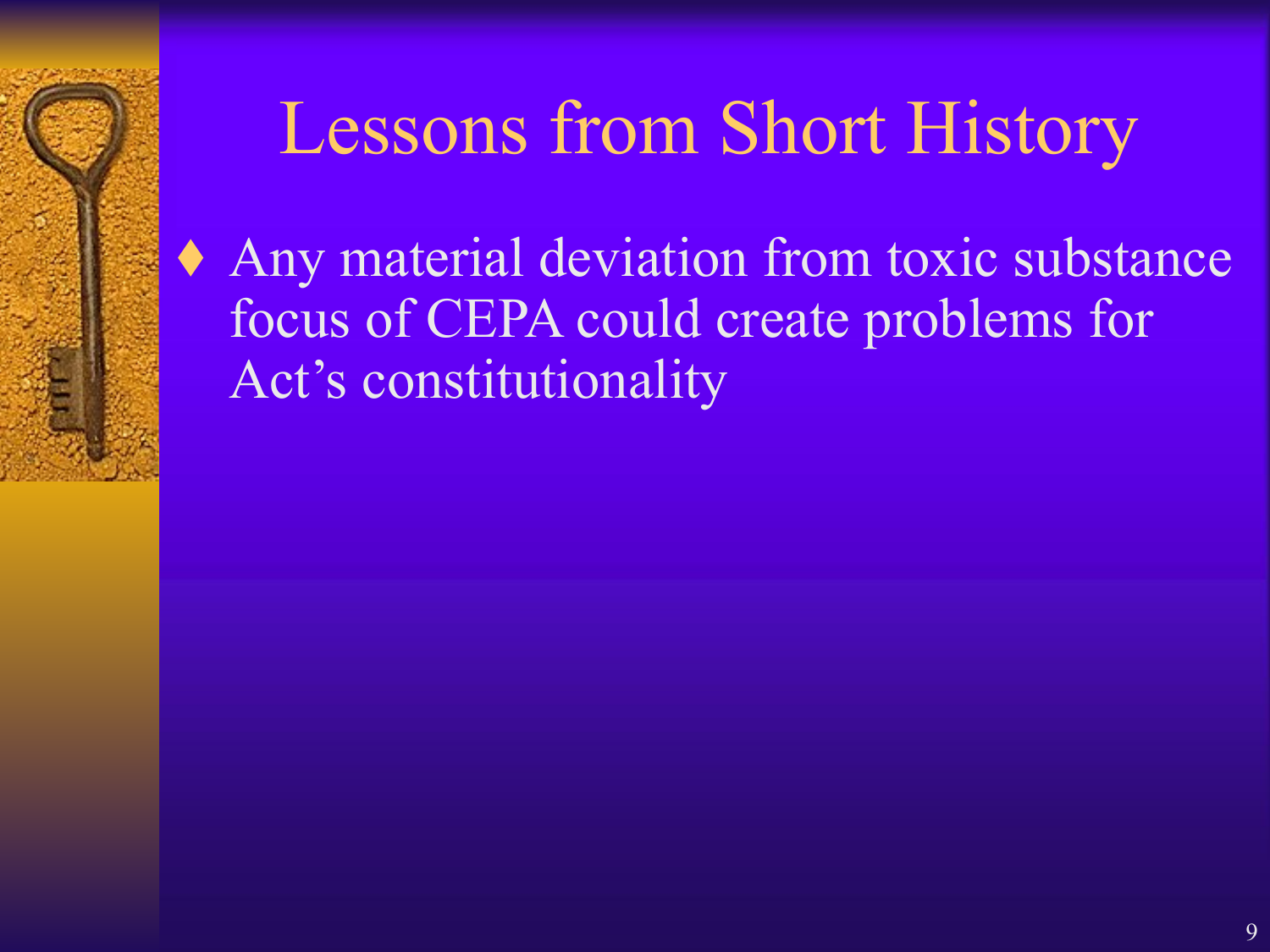#### What Bill C-28 Does

- ♦ Sends mixed message to the public, the regulated community, and the courts on toxic substance issue:
- ♦ Removes phrase "List of Toxic Substances" from Schedule 1 of Act
- $\blacklozenge$  Divides Sch. 1 into 2 parts Part 1 (19) substances) can be subject to prohibition and substitution can be considered; Part 2 (130 substances) only subject to pollution prevention - substitution not considered option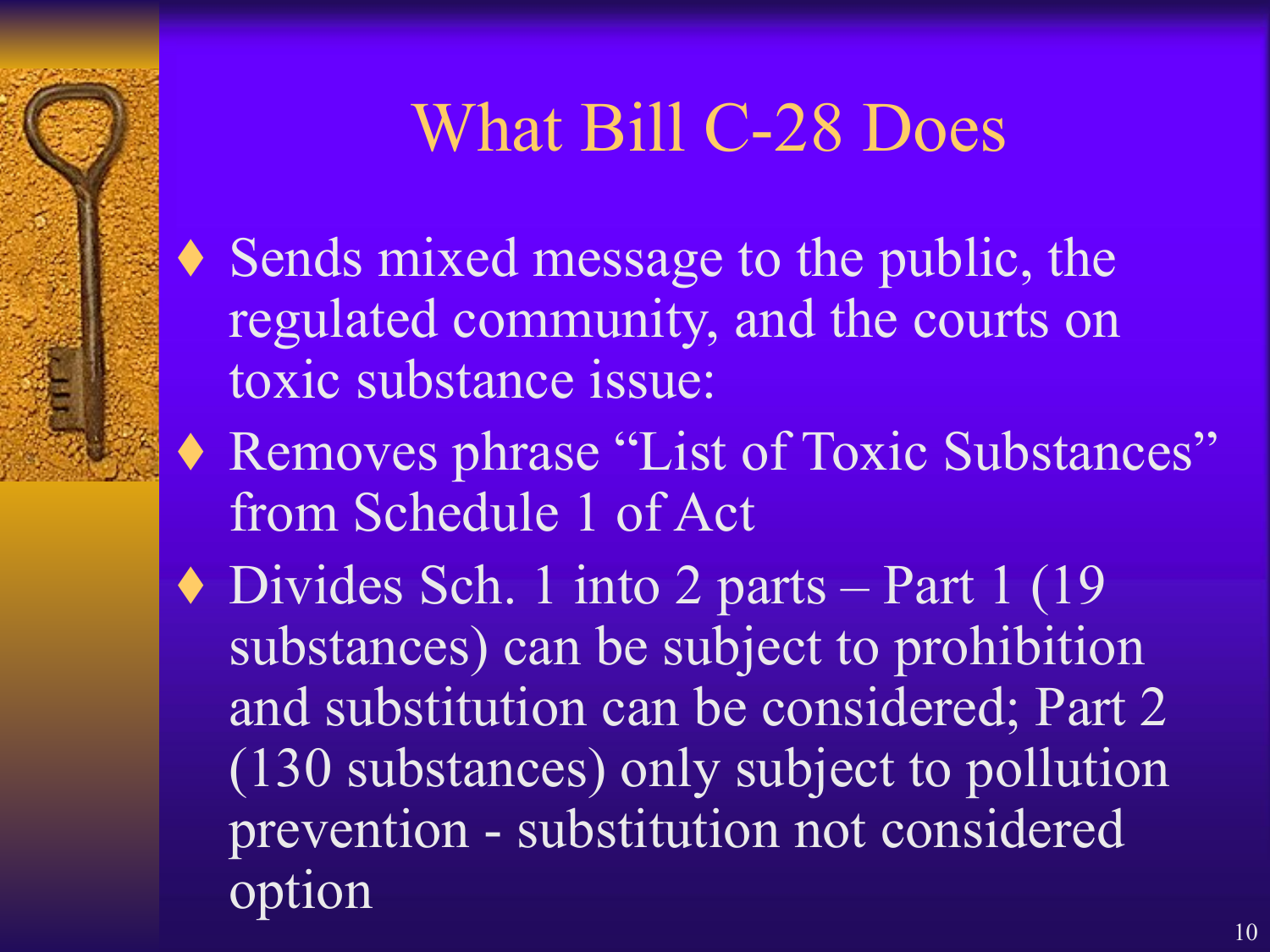### What Bill C-28 Does (cont.)

- ♦ Industry praised Bill C-28: "We are happy to see that the minister has recently proposed changes to CEPA that move away from the inappropriate toxic substances label".
- ♦ This praise belies fact that all 150 substances on Sch. I are there because they meet stringent test for being designated toxic under s. 64 and more than a few merit being virtually eliminated from commerce – but only thing C-28 eliminates is existing CEPA provisions authorizing virtual elimination of toxic substances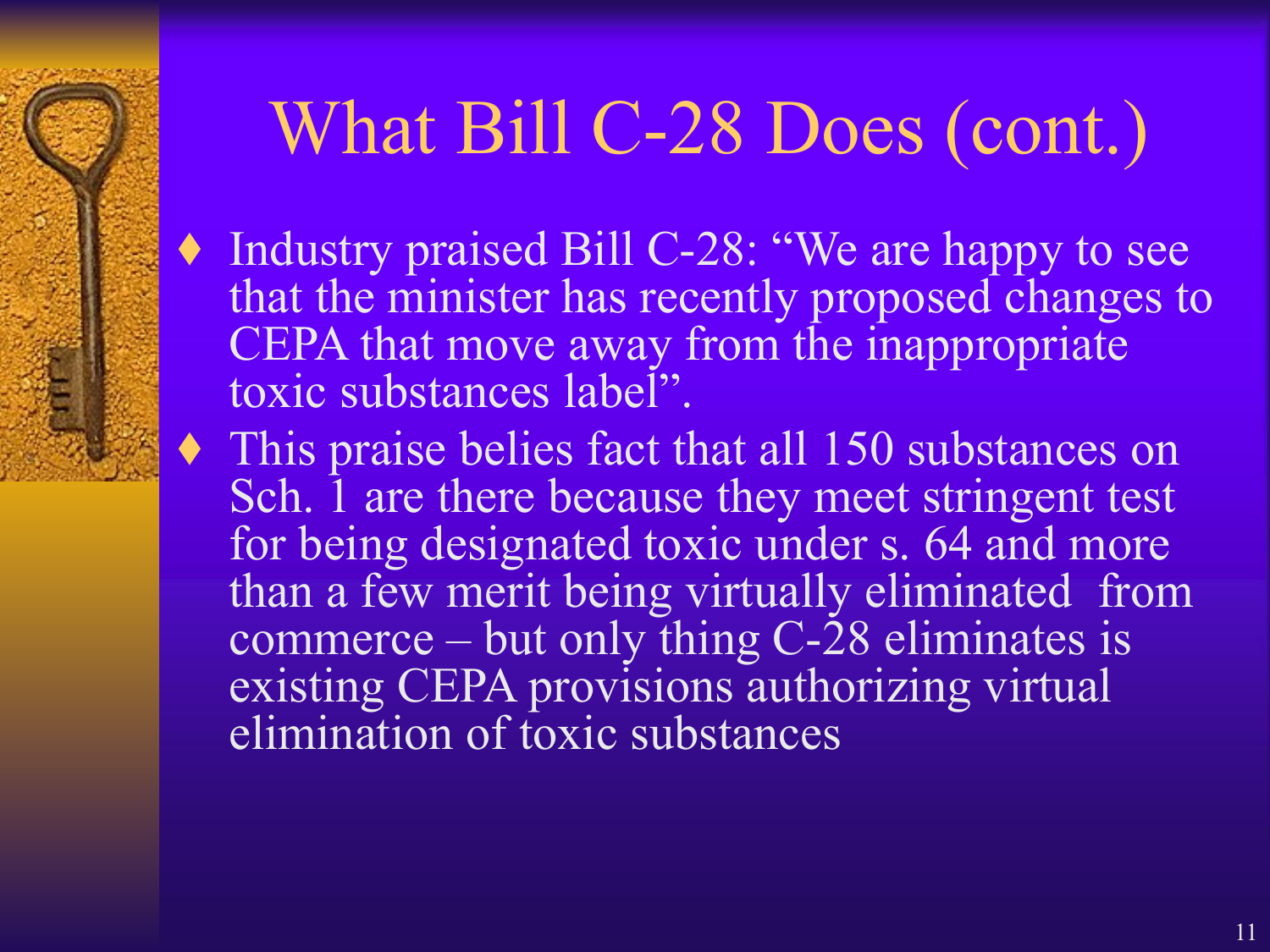### What Bill C-28 Does (cont.)

- Removing phrase "toxic substances" and dividing Sch. 1, Bill C-28: (1) gives credence to industry view that labelling substances toxic is inappropriate; and (2) creates legal uncertainty that may undermine constitutionality of Act
- ♦ CEPA based on CLP; SCC in *HQ* allowed Act's approach to studying thousands of substances so long as Act controlled only an "evil" few; this left substantial room for provincial authority and did not upset balance of Canadian federalism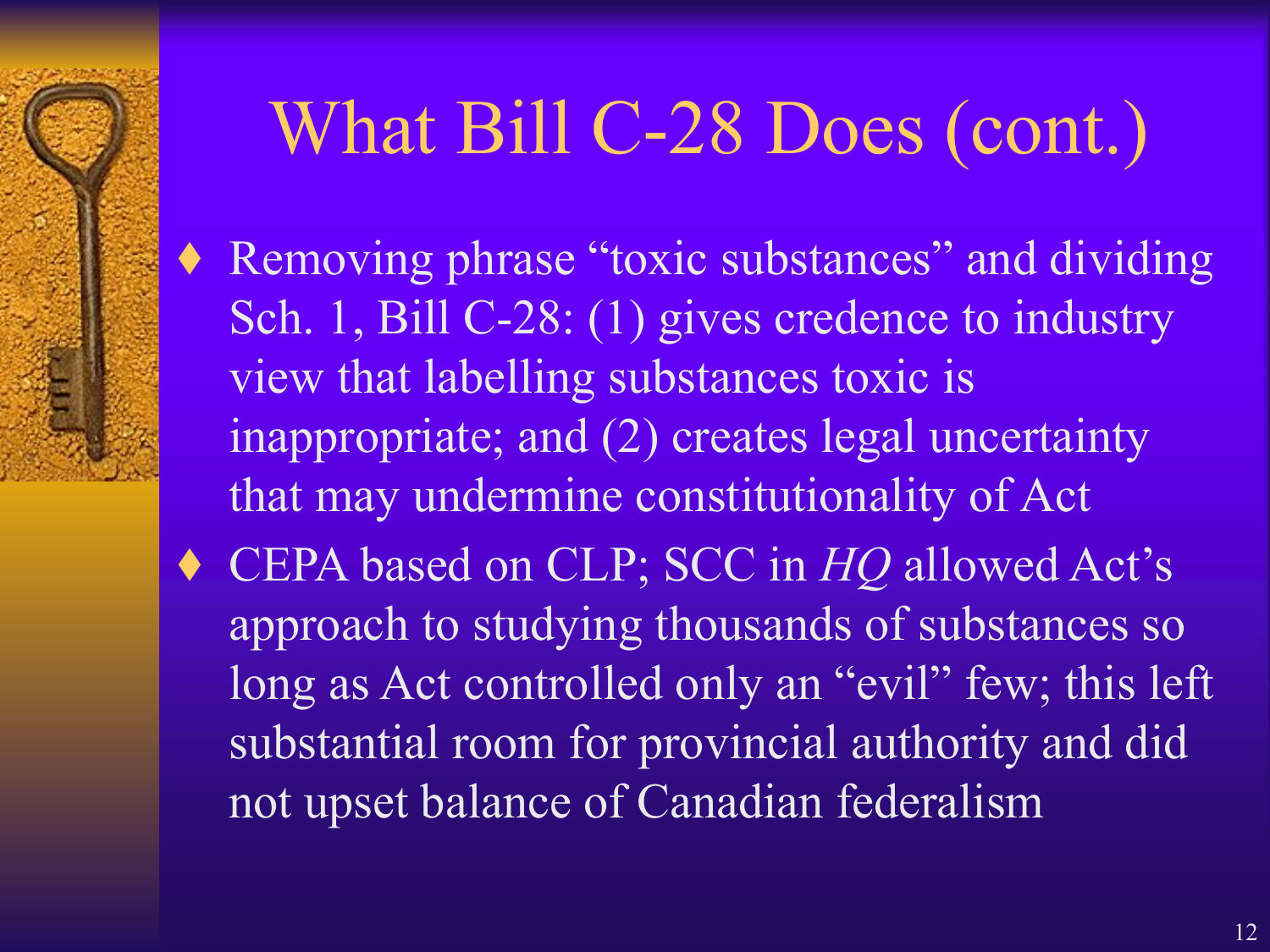#### What Bill C-28 Does (cont.)

♦ Bill C-28 approach potentially undermines CLP foundation recognized in *HQ* and is a high price to pay constitutionally speaking to make the chemical industry feel better about its products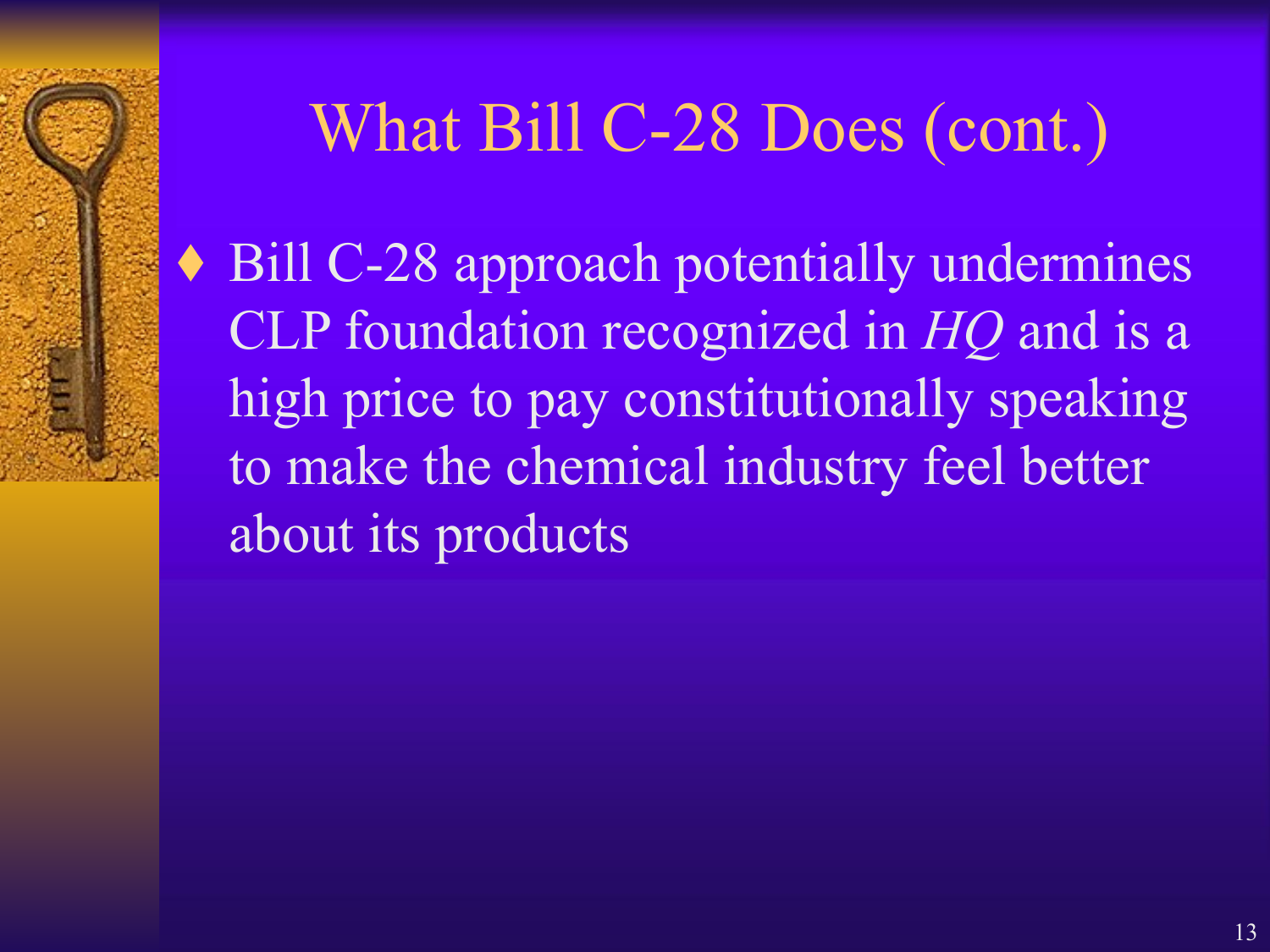How Should Bill C-28 Change CEPA on Toxics Issue? ♦ Restore "List of Toxic Substances" to Sch. 1; do not create two Parts; any substance in schedule should be eligible for full risk management (bans, substitution, etc.); ♦ Retain virtual elimination (VE) provision; drop level of quantification for release requirement; goal should be zero discharge and "sun-setting"

♦ inorganic substances (e.g., mercury, lead) should be eligible for VE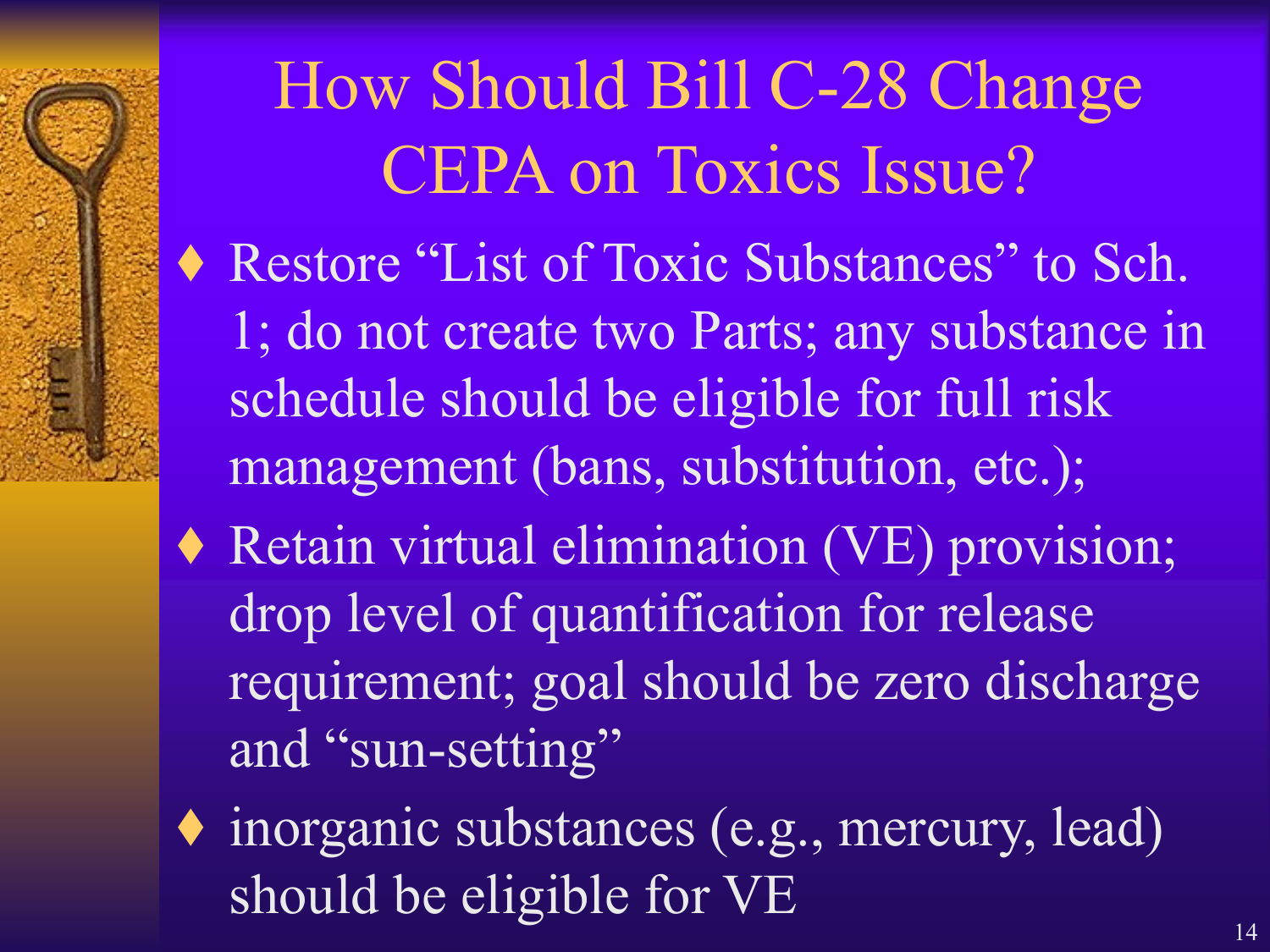### Bill C-28: Environmental Rights

◆ Bill C-28 preamble recognizes every individual has right to healthy environment (RTHE) (as provided in C-28)

♦ Creates duty on Canada to protect right, balanced with e.g., economic factors (EF)

♦ Requires "implementation framework" for how RTHE "considered in administration of Act" including environmental justice, avoidance of impacts on vulnerable, non-regression, balanced with e.g., EF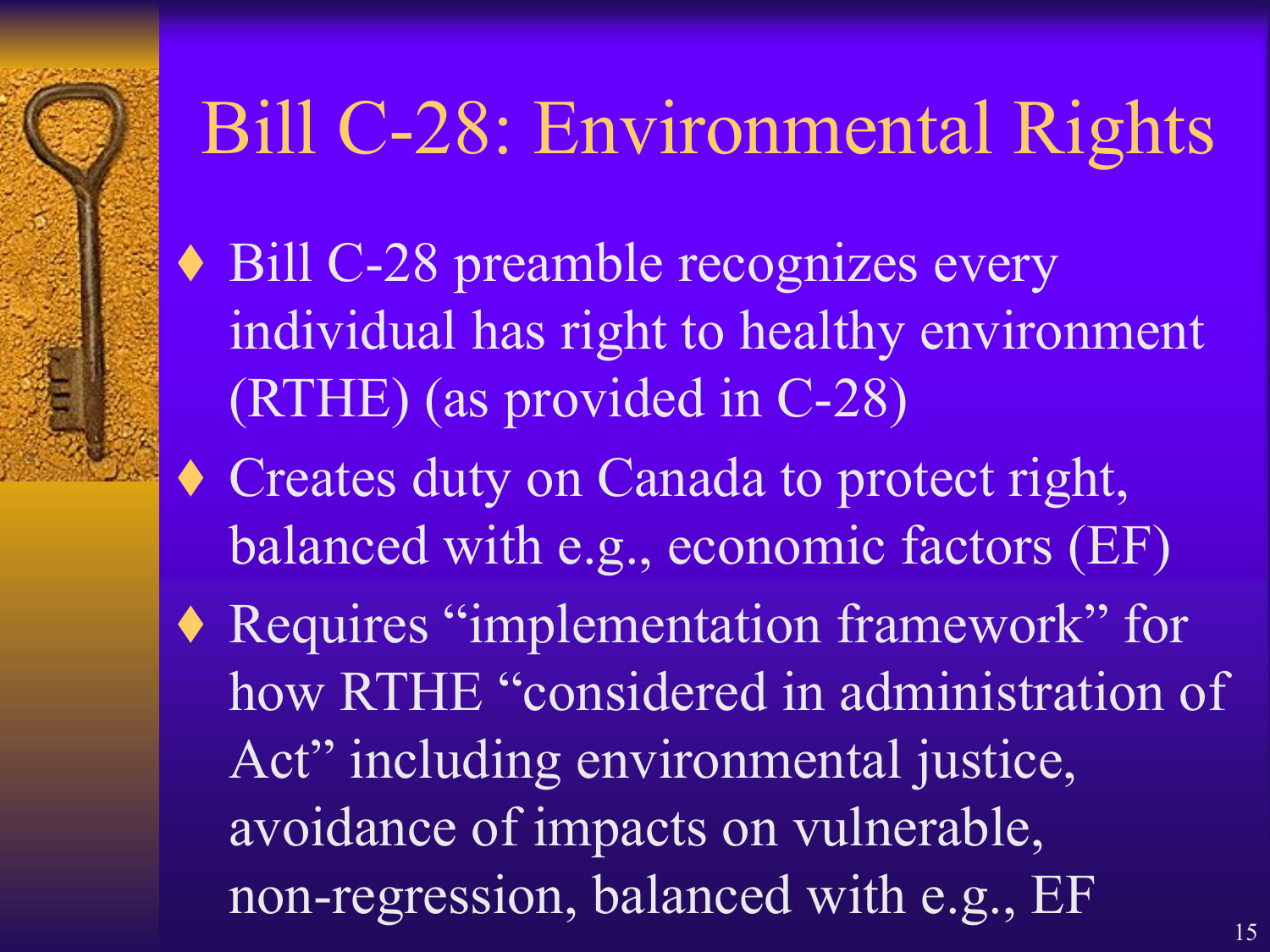## Analysis of Bill's RTHE Provisions

- ♦ Preamble not enforceable by itself; merely interpretive aid
- ♦ EF balancing caveat undermines Canada's proposed RTHE duty to public
- ♦ Implementation framework development will take years, is not a rights-based approach, lacks remedy if Canada not act, will not lead to amendments in Act enshrining true right and remedy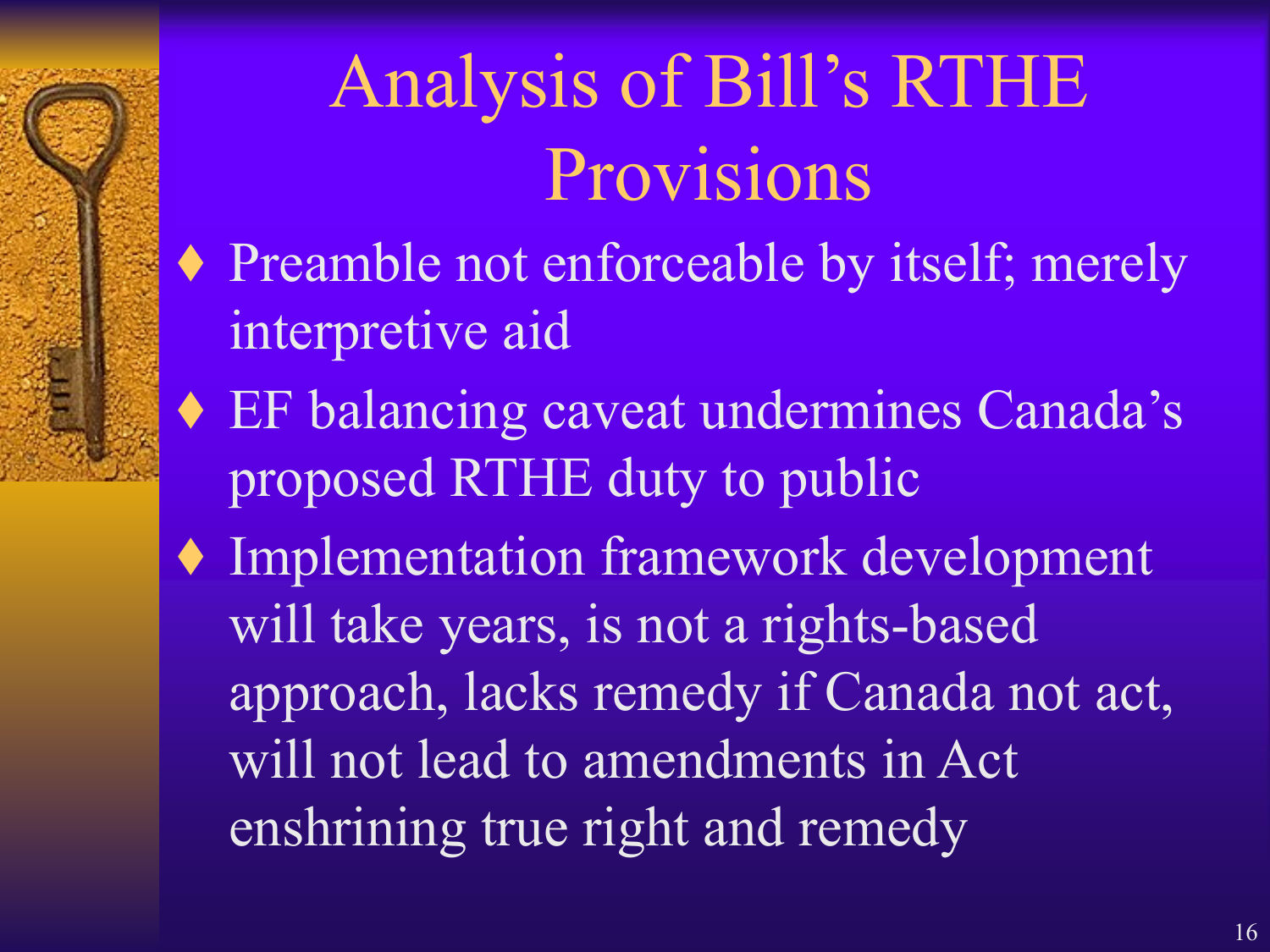Recommendations from Previous Parliamentary Committees ◆ 1995 – House Committee on ESD found exposure to toxic substances may cause broad range of physical harm, cancer, genetic mutation, central nervous system disorders, fetal/birth injuries, lung disease/ sterility; Recommended: (1) remedies available to Canadians be strengthened; (2) civil remedy for creating environmental risk once prima facie case shown onus shifts to defendant to disprove it caused injury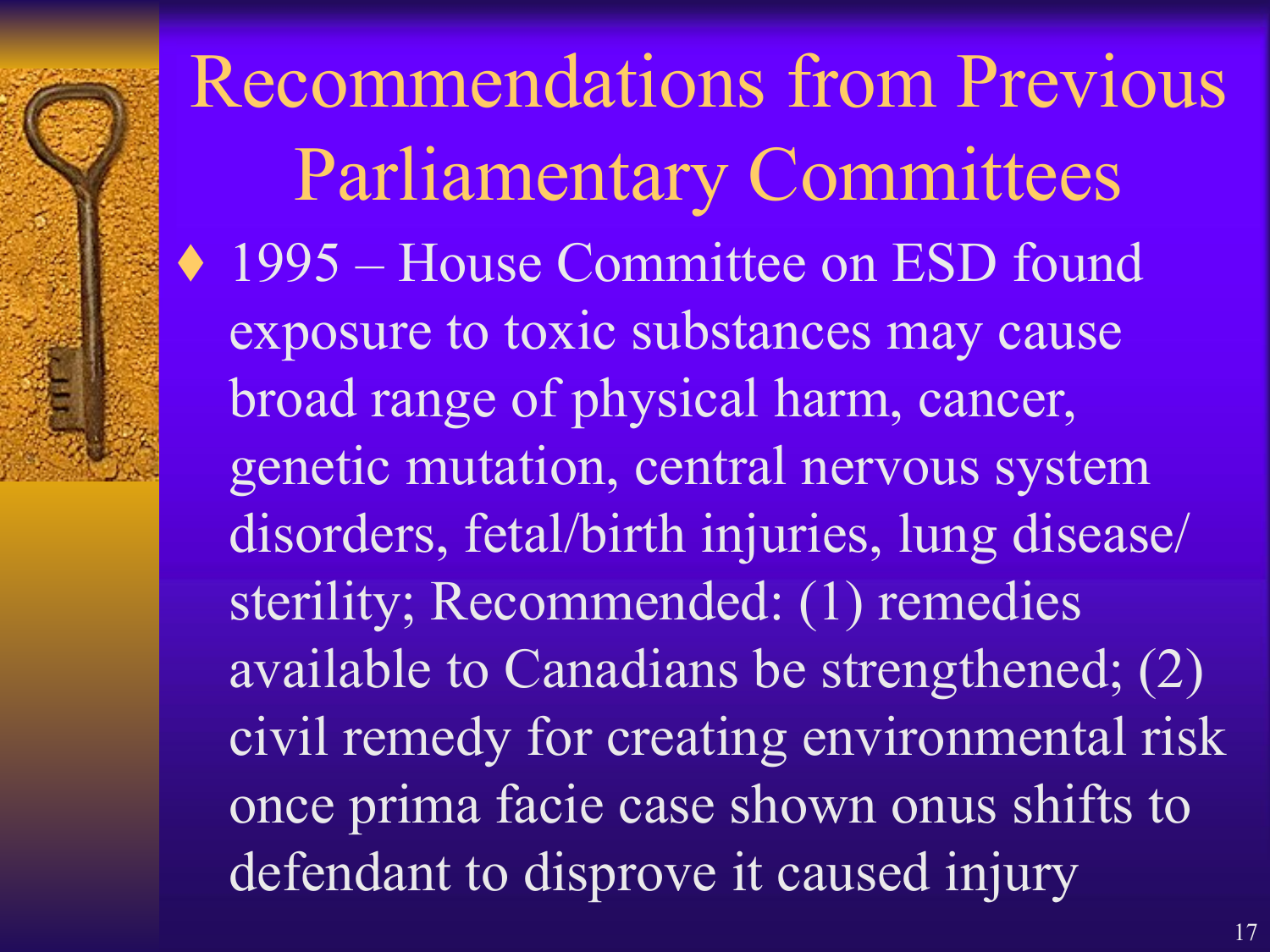### Recommendations (continued)

- ◆ 2007 same committee found expected outcome of CEPA 1999 included opportunity to file citizen suits
- ♦ But new environmental protection action (EPA) provision (s. 22) never used because created barriers (need to first ask minister to investigate, need offence to be committed, & offence must cause significant environmental harm)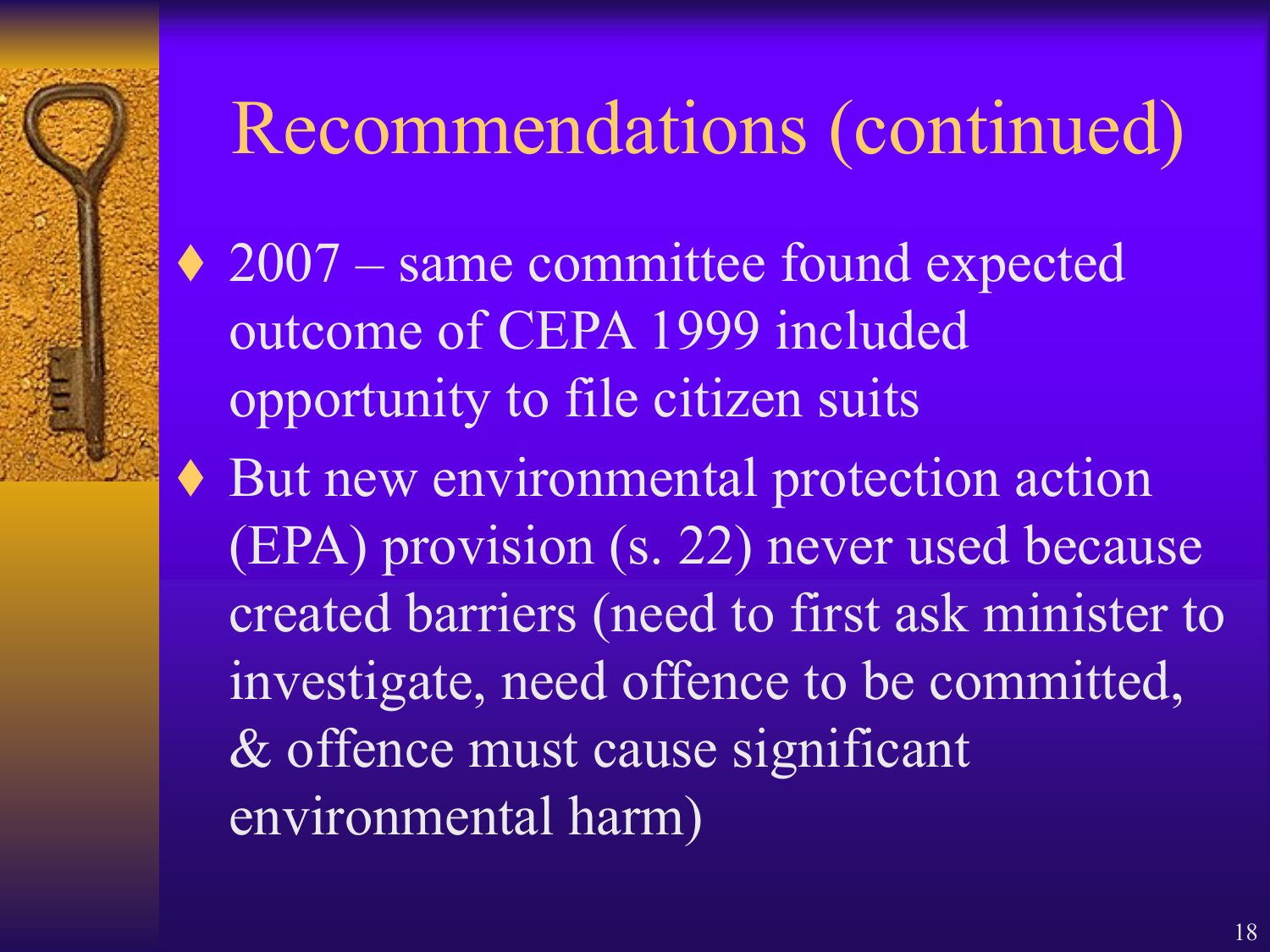### Recommendations (cont.)

- ◆ 2007 committee recommended: "s. 22... of Act [should be amended] to allow…EPA to be brought in the courts if…offence may result in harm or serious risk of harm to the environment or human…life or health"
- ♦ 2008 Senate committee recommended CEPA be amended removing need for citizens to show act has caused significant environmental harm before proceeding with EPA – but no amendments made to law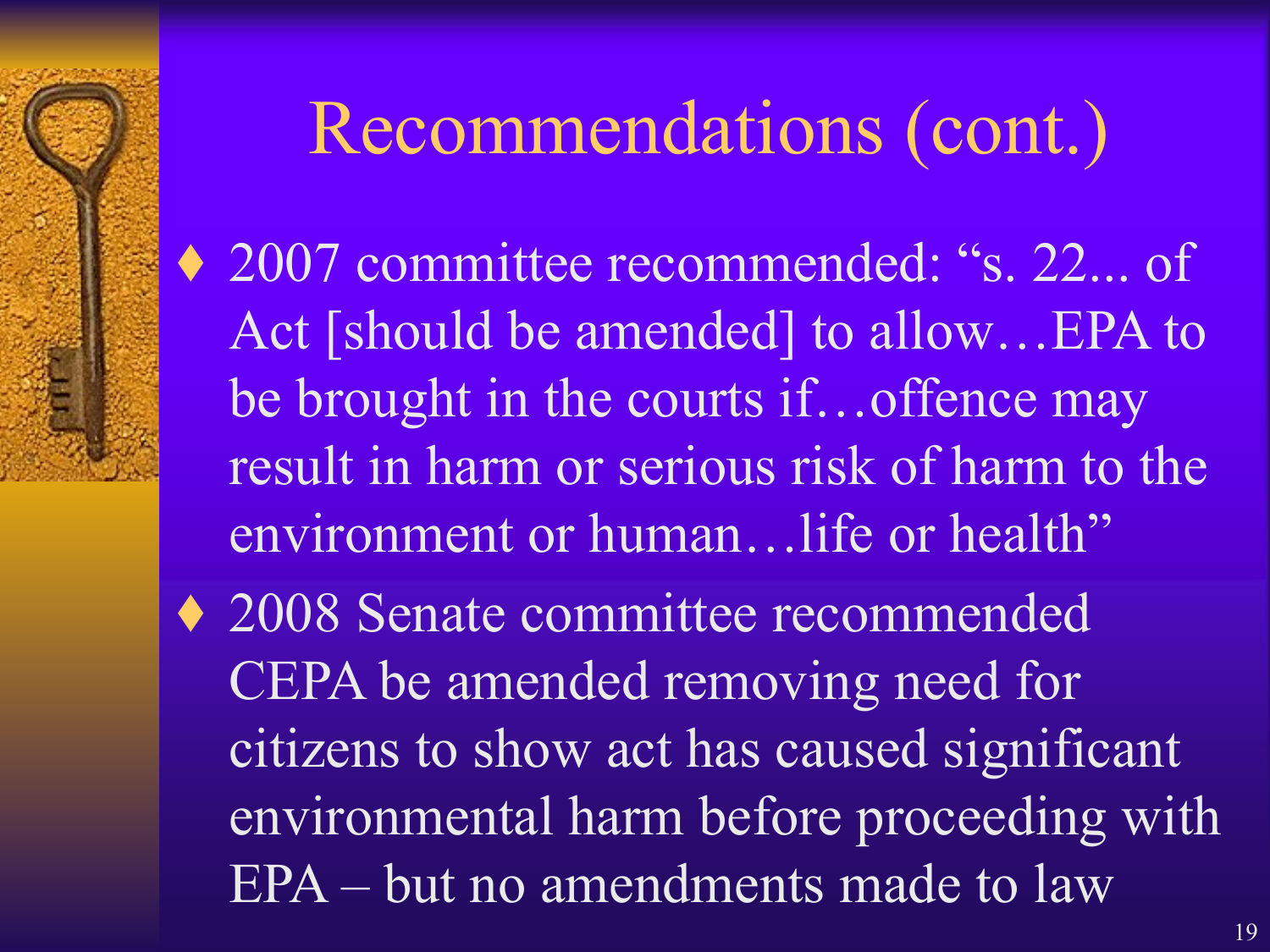### Recommendations (cont.)

◆ 2017 house committee found s. 22 still not being used by members of public because of "strict test" for bringing EPA requiring that alleged offence "caused significant harm to the environment"; recommended: (1) removing pre-requisite that individual first request minister conduct investigation; and (2) lowering threshold to "caused harm to the environment"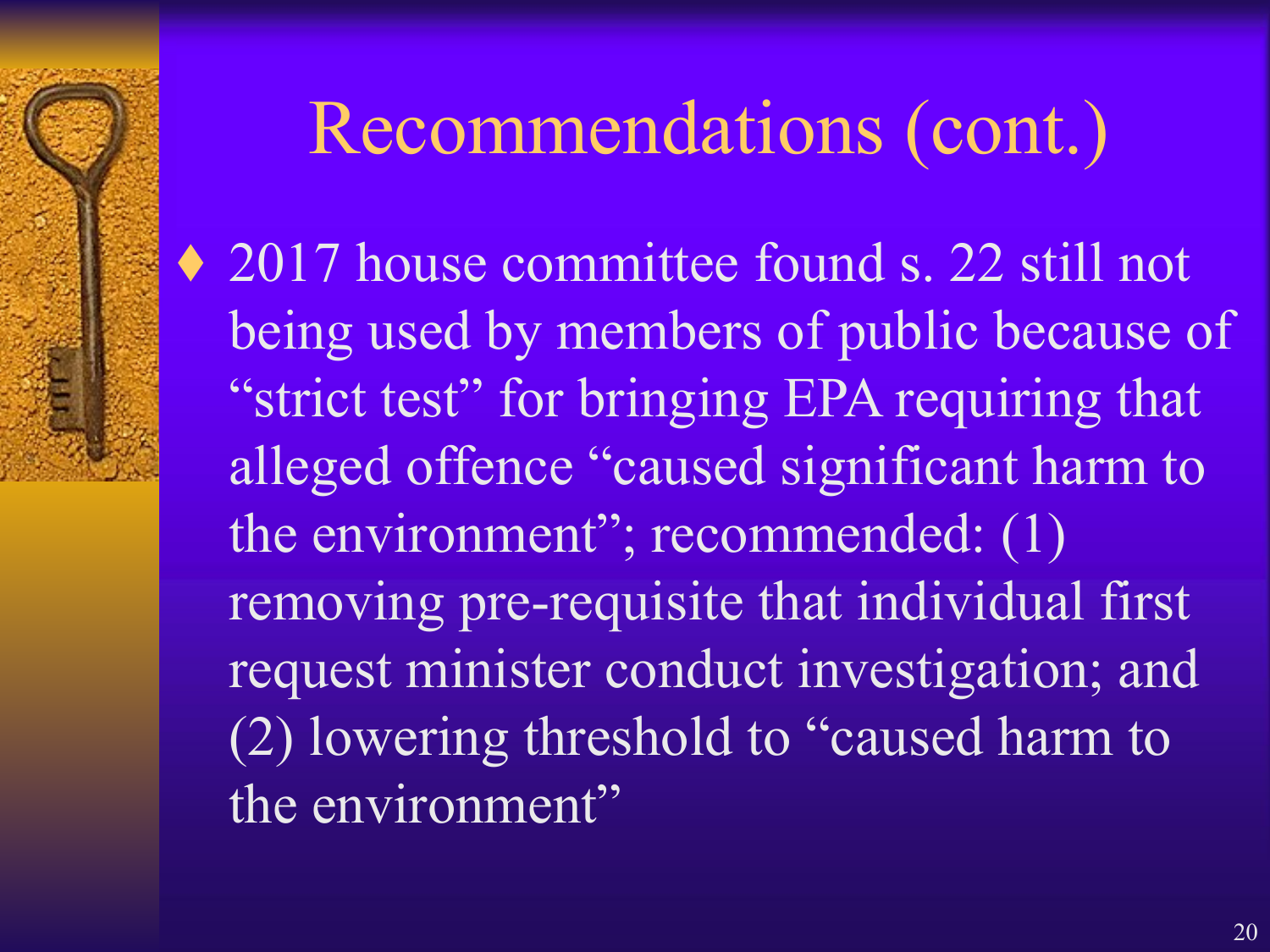### What Bill C-28 Does: Section 22

- ♦ Deviates significantly from 1995, 2007, 2008, 2017 parliamentary committee recommendations
- ♦ No changes made to s. 22 in Bill C-28 despite two decades in which s. 22 not used by public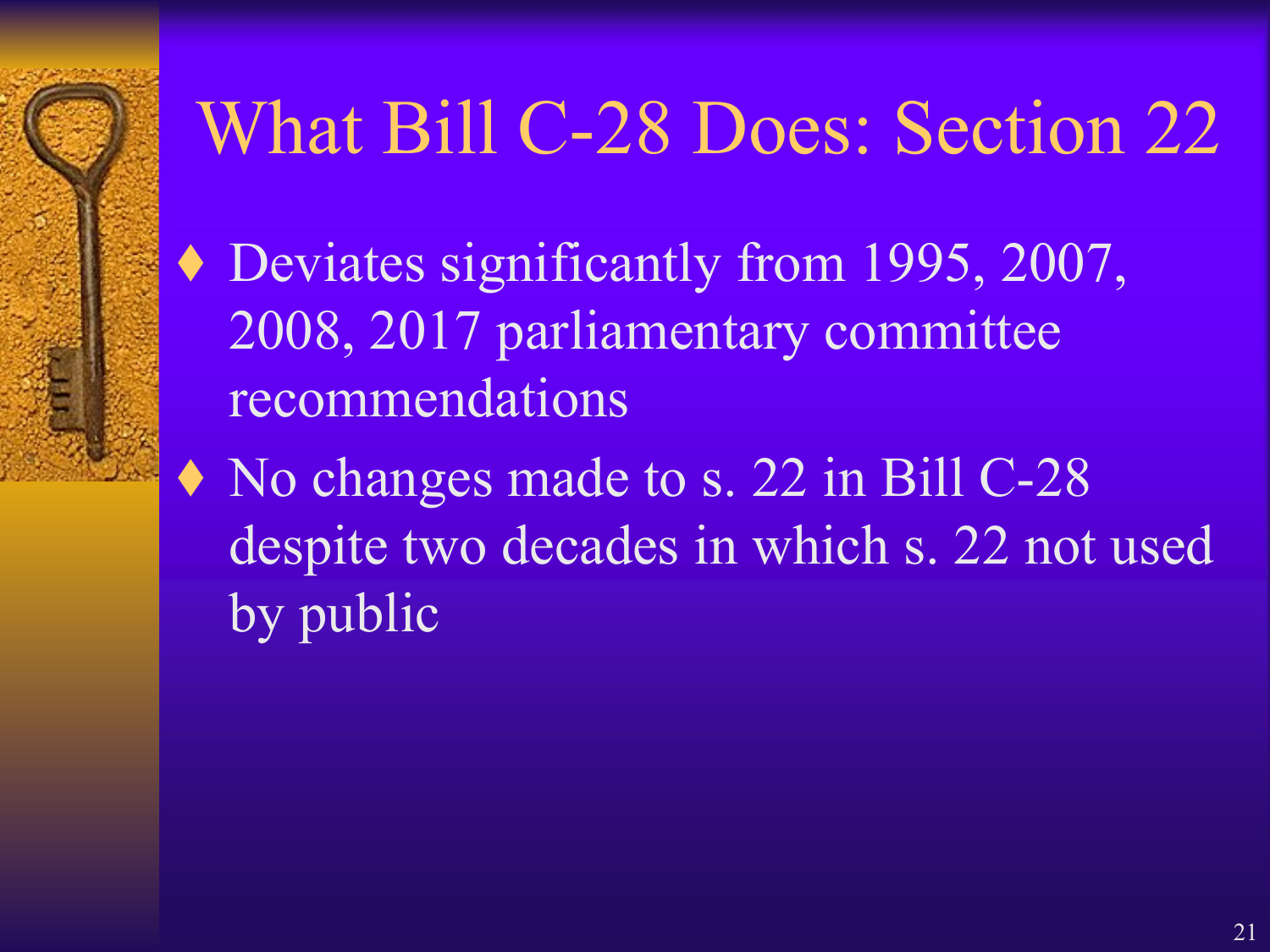## How Should Bill C-28 Change CEPA on RTHE?

- ♦ Need remedy if "right" to be effective
- ♦ Adopt 2018 CELA model statute language on amending s. 22 < [ltr-to-Ministers-and-proposed-CEPA-amend](https://cela.ca/wp-content/uploads/2020/11/Ltr-to-Ministers-and-proposed-CEPA-amendments.pdf)
	- $ments.pdf$
- ♦ Alternatively, adopt parliamentary committee proposed changes – see above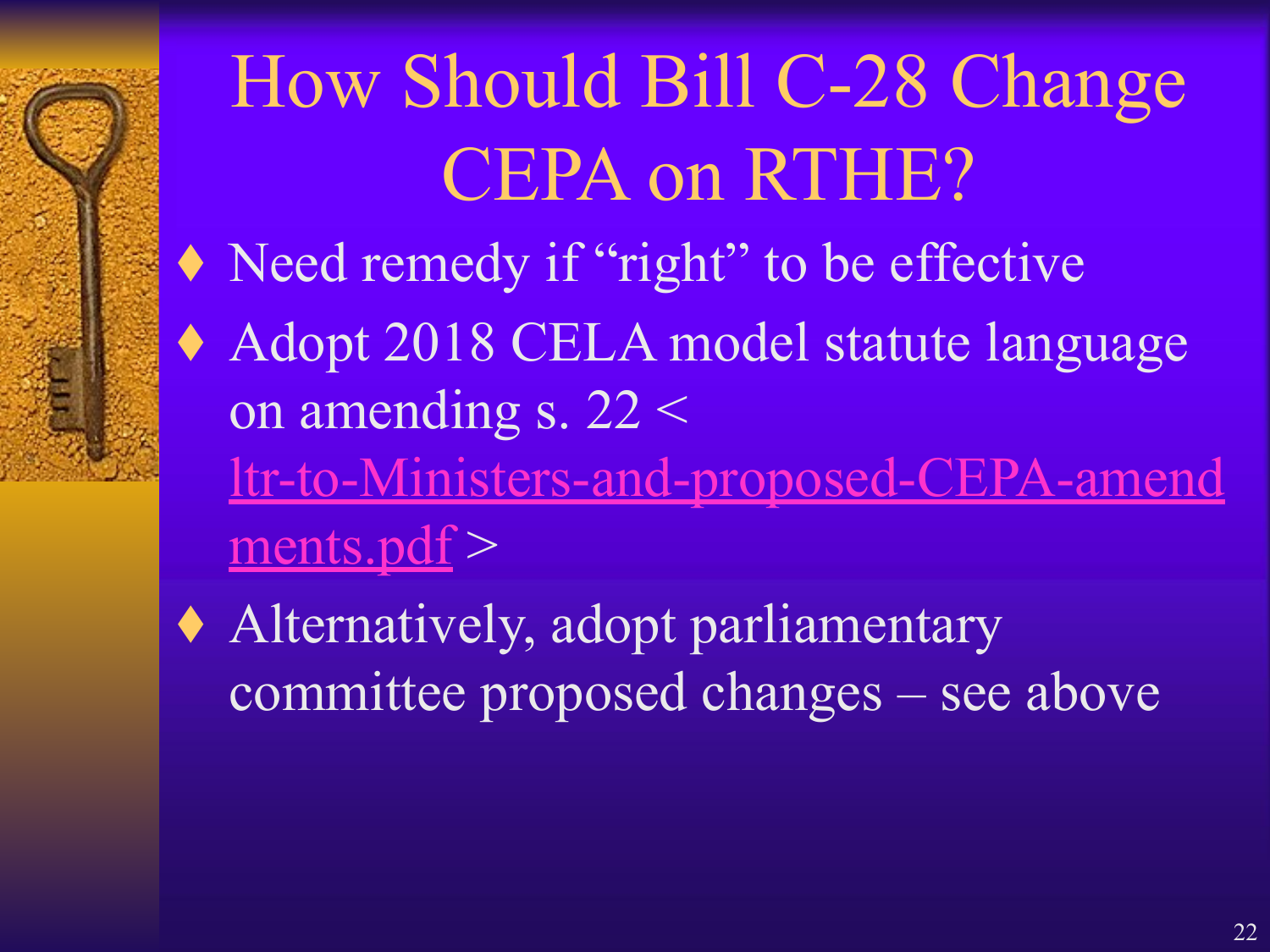Other Benefits from Expanding Citizen Enforcement Rights ♦ Bill C-28 authorizes consideration of endocrine disrupting substances, impacts of substances on vulnerable populations, and cumulative effects

♦ But CEPA as written and as implemented has spotty record on requiring industry testing of substances, preferring to rely on available information, which often is inadequate or non-existent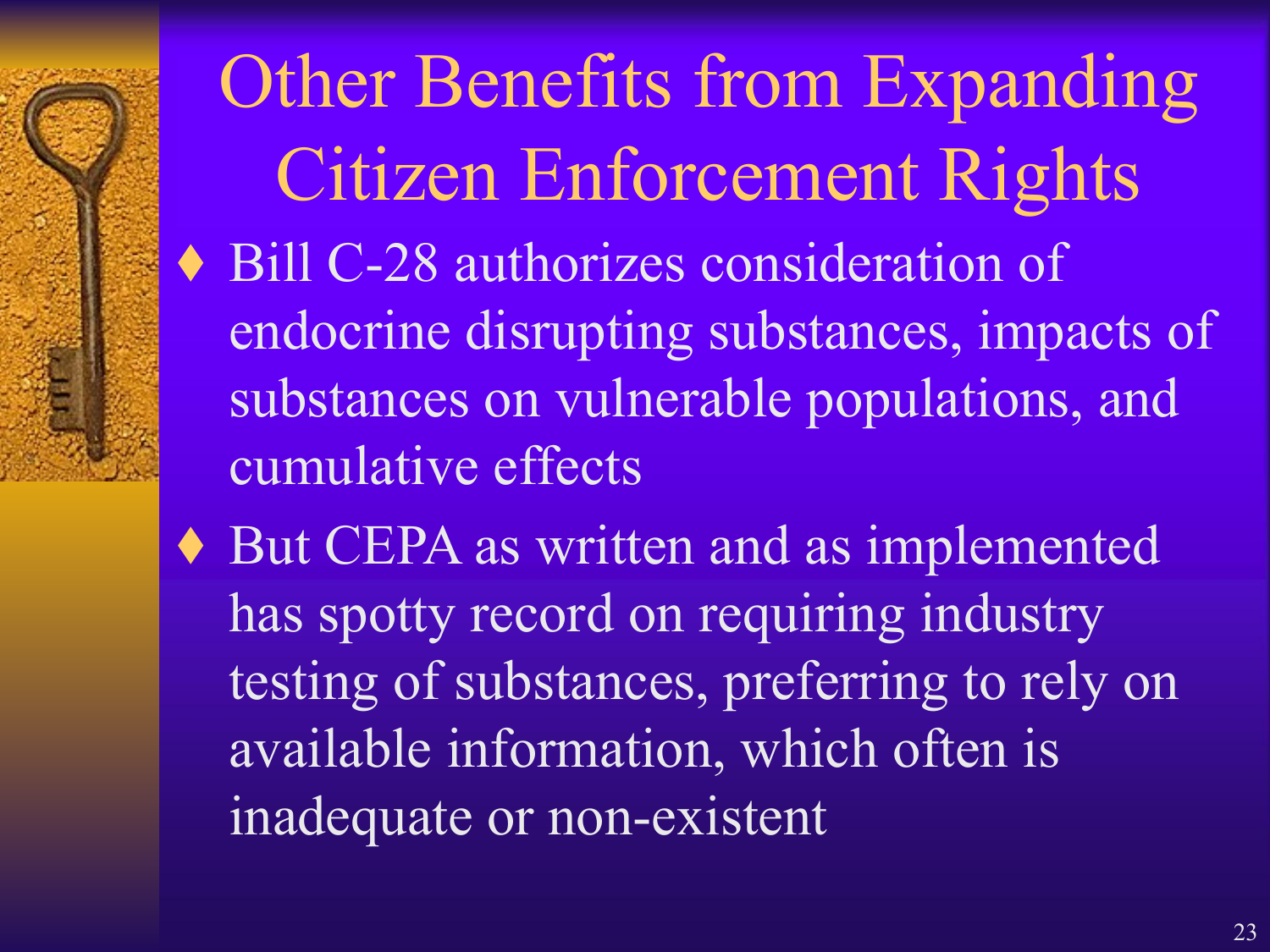## Expanding Citizen Enforcement Rights: (cont.)

♦ Expanding s. 22 citizen enforcement opportunities could assist in compelling government to extract testing information from industry where necessary, thus improving overall performance of CEPA in controlling toxic substances